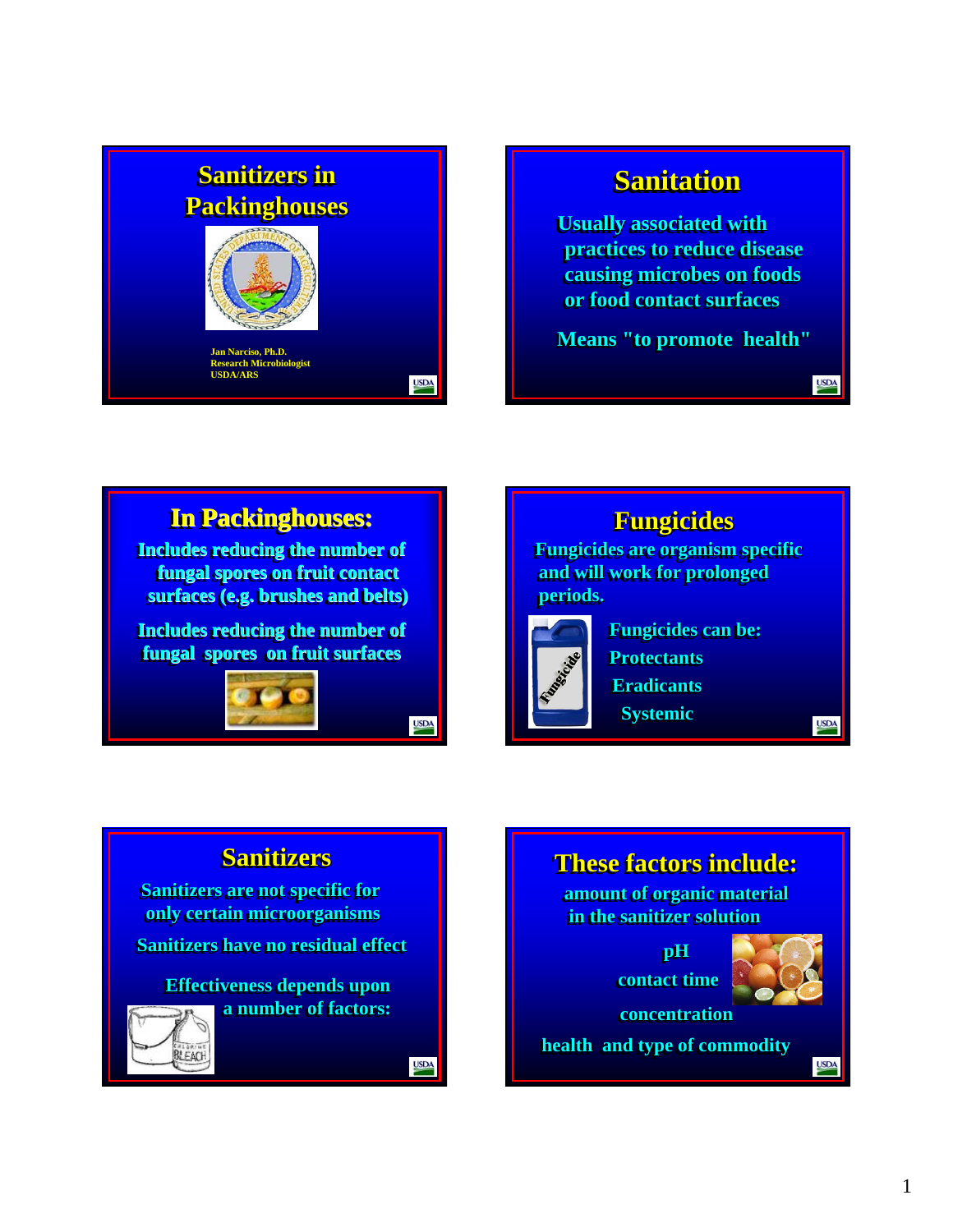## $S$ anitizers...

**Should be part of an Should be part of an integrated program that integrated program that begins with good agricultural begins with good agricultural begins with good agricultural practices in the groves: practices in the groves: practices in the groves:**

**Goal is to harvest fruit with Goal is to harvest fruit with minimum peel damage (wounds minimum peel damage (wounds minimum peel damage (wounds or disease) and no latent infections or disease) and no latent infections or disease) and no latent infections USDA** 



## **In the packinghouse: In the packinghouse: In the packinghouse:**

**Cull split or decayed fruits from Cull split or decayed fruits from the line and remove them from the line and remove them from the area to avoid re-contamination the area to avoid re the area to avoid re-contamination of healthy fruit of healthy fruit of** 



**Employ the use of Employ the use of Employ the use of**  sanitizers on the **lines and the fruit lines and the fruit lines and the fruit USDA** 







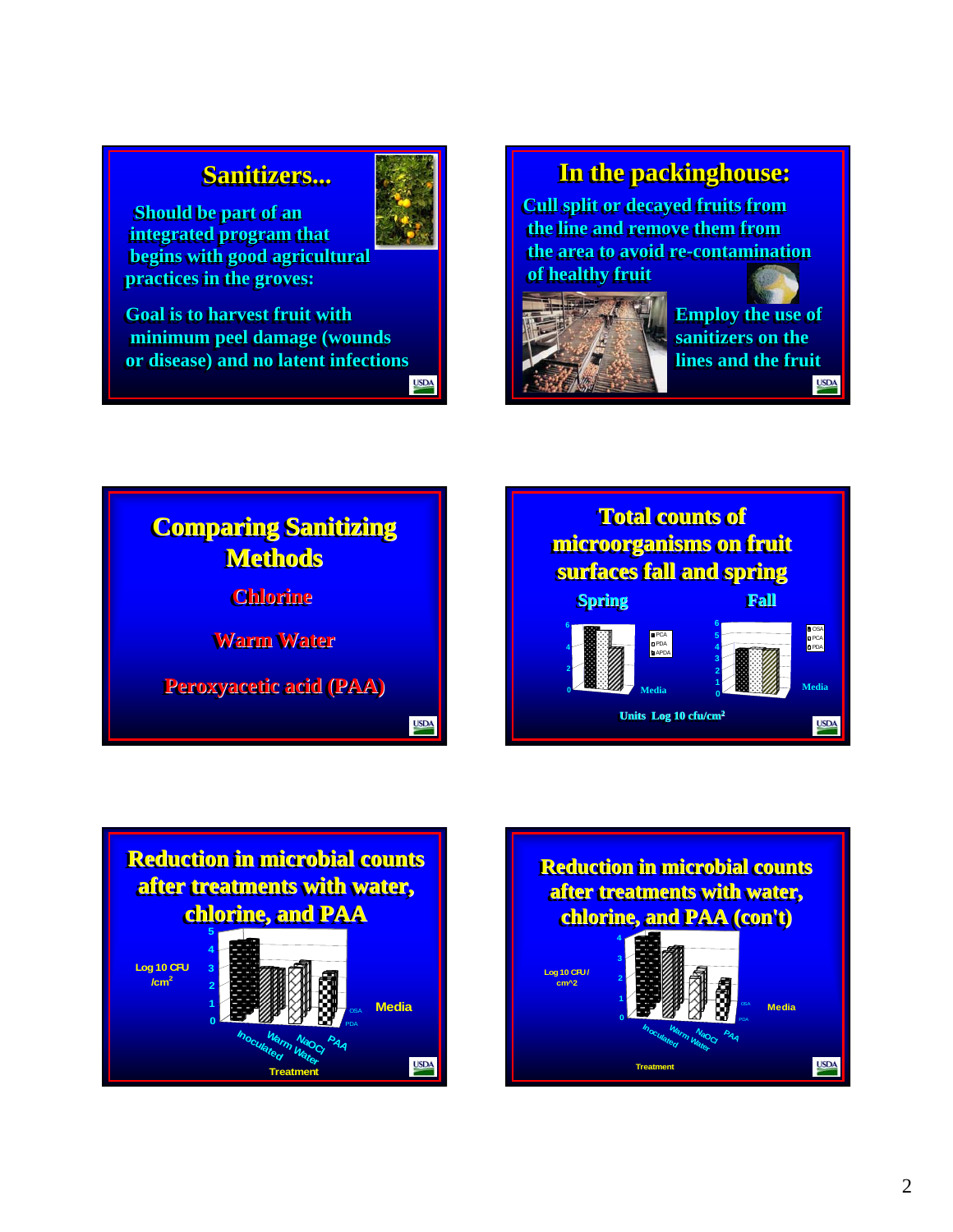## **Sanitizers Sanitizers Sanitizers**

**Strong oxidizer (approximately 50% Strong oxidizer (approximately 50% stronger than chlorine) stronger than chlorine) stronger than chlorine)**

**Mode of action not strictly antimicrobial Mode of action not strictly antimicrobial Mode of action not strictly antimicrobial (stimulate plant phytoalexins: reduce (stimulate plant plant phytoalexins phytoalexins: reduce : pesticide residue in process water & pesticide residue in process water & pesticide residue in process water & mycotoxins in durable commodities) mycotoxins mycotoxins in durable commodities) in durable commodities)**



**Ozone: Ozone:**

**Strong antimicrobial for Strong antimicrobial for for surface contaminants and surface contaminants and surface contaminants and biofilms biofilms biofilms**

**USDA** 

**USDA** 

#### **Ozone: Ozone:**

**Precondition water before ozone is added is added**



**USDA** 

**Effective contact time greater than 2 minutes 2 minutes**

**Does not prevent growth of organisms in wounds wounds**

**Unstable at ambient temperatures Unstable at ambient temperatures Unstable at ambient temperatures**  $(0 \& 0_2)$ 



**Although less toxic than chlorine, can Although less toxic than chlorine, can damage fruit damage fruit damage fruit**







**Strong oxidizer (unlikely to form chlorinated organic compounds) organic compounds) organic compounds)**

 $\mathbf{ClO}_2$  is desirable whenever the organic content **of the water is high of the water is high**

**3-5 ppm (in clean water) is effective against 3-5 ppm (in clean water) is effective against 5 ppm (in clean water) is effective against some fungal pathogens some fungal pathogens some fungal pathogens**

## **USDA**

**USDA** 

#### **Chlorine dioxide: Chlorine dioxide: Chlorine dioxide:**

**More expensive than chlorine (generator necessary to make ClO2 on site) necessary to make ClO2 on site)**

**Fumes from overcharged water (5-10 ppm) Fumes from overcharged water (5-10 ppm) 10 ppm) can cause discomfort without adequate can cause discomfort without adequate ventilation ventilation**

**Highly reactive (explosive if in high Highly reactive (explosive if in high concentration or in contact with ammonia concentration or in contact with ammonia compounds): decomposes when exposed compounds): decomposes when exposed to light** 

**Difficult to maintain concentrations** 

**Quaternary Ammonium Compounds: Quaternary Ammonium Compounds: Quaternary Ammonium** 

**QACs are odorless, colorless, non-toxic in QACs are odorless, colorless, non-toxic in toxic in diluted forms diluted forms forms**

**Effective against some bacteria G+ bacteria; Effective against some bacteria G+ bacteria; Effective against some bacteria G+ bacteria; slow acting against some common spoilage slow acting against some common spoilage bacteria bacteria**

**No rinse necessary if 200 ppm is not exceeded No rinse necessary if 200 ppm is not exceeded**

**May help remove biofilms on fruit surfaces** 

**Useful for washing bins and equipment Useful for washing bins and equipment Useful for washing bins and equipment**